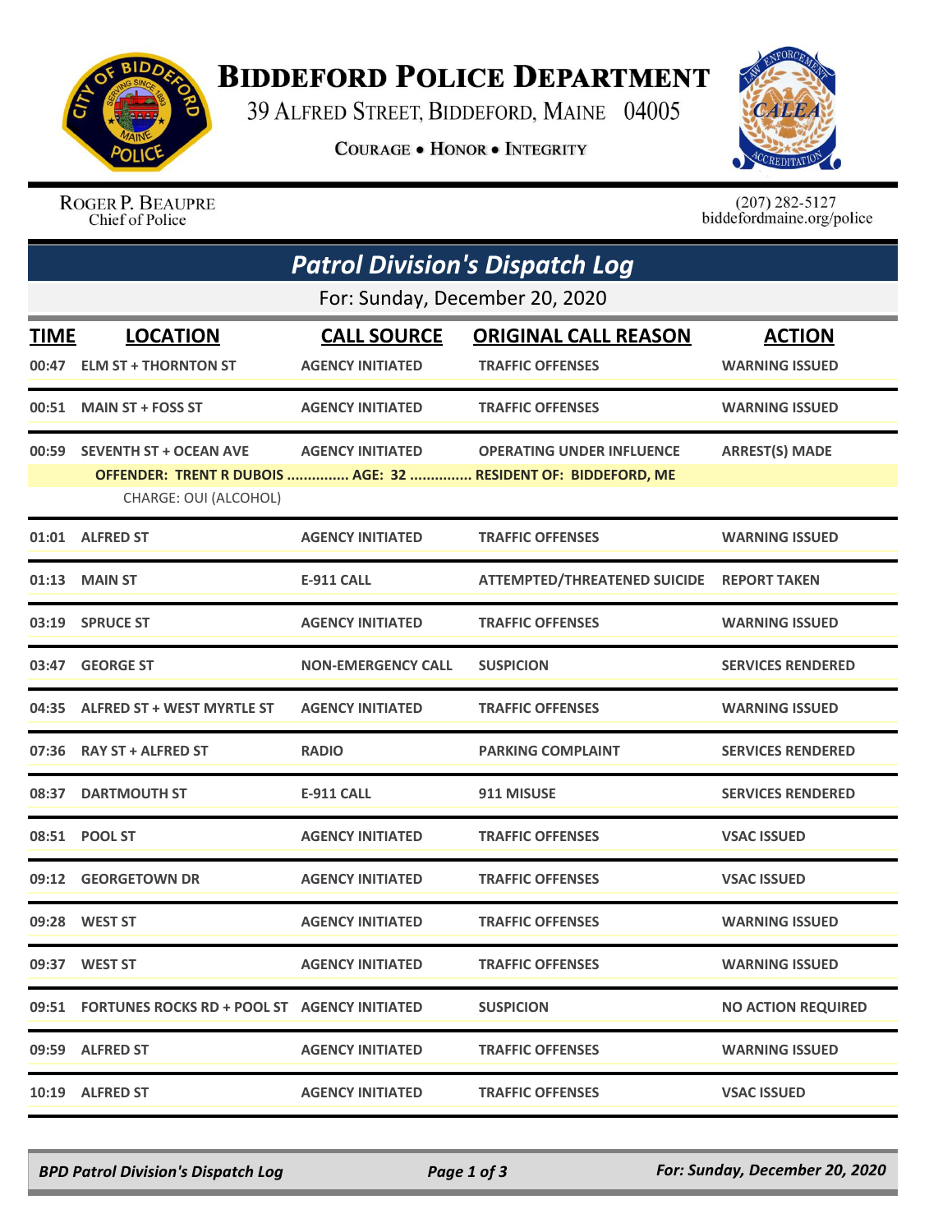| <u>TIME</u> | <b>LOCATION</b>               | <b>CALL SOURCE</b>                                        | <b>ORIGINAL CALL REASON</b>                                       | <b>ACTION</b>                |
|-------------|-------------------------------|-----------------------------------------------------------|-------------------------------------------------------------------|------------------------------|
| 10:34       | <b>OLD DOGS LN</b>            | <b>AGENCY INITIATED</b>                                   | <b>TRAFFIC OFFENSES</b>                                           | <b>VSAC ISSUED</b>           |
| 10:43       | <b>ELM ST</b>                 | <b>AGENCY INITIATED</b>                                   | <b>WARRANT ARREST</b>                                             | <b>ARREST(S) MADE</b>        |
|             | <b>CHARGE: WARRANT ARREST</b> | CHARGE: OPERATE WHILE LICENSE SUSPENDED OR REVOKED, PRIOR | OFFENDER: JONATHAN BRUCE WELCH  AGE: 30  RESIDENT OF: ARUNDEL, ME |                              |
|             | 11:10 ELM ST + FOREST ST      | <b>AGENCY INITIATED</b>                                   | <b>TRAFFIC OFFENSES</b>                                           | <b>WARNING ISSUED</b>        |
| 11:19       | <b>PRECOURT ST</b>            | <b>AGENCY INITIATED</b>                                   | <b>TRAFFIC OFFENSES</b>                                           | <b>WARNING ISSUED</b>        |
| 11:27       | <b>ALFRED ST</b>              | <b>AGENCY INITIATED</b>                                   | <b>TRAFFIC OFFENSES</b>                                           | <b>VSAC ISSUED</b>           |
|             | 11:41 MAY ST                  | <b>AGENCY INITIATED</b>                                   | <b>TRAFFIC OFFENSES</b>                                           | <b>VSAC ISSUED</b>           |
|             | 12:37 ELM ST                  | <b>E-911 CALL</b>                                         | <b>MEDICAL W/ ASSIST</b>                                          | <b>TRANSPORT TO HOSPITAL</b> |
|             | 13:21 WEST ST                 | <b>AGENCY INITIATED</b>                                   | <b>TRAFFIC OFFENSES</b>                                           | <b>WARNING ISSUED</b>        |
|             | 13:32 WEST ST                 | <b>AGENCY INITIATED</b>                                   | <b>TRAFFIC OFFENSES</b>                                           | <b>VSAC ISSUED</b>           |
| 13:59       | <b>MARINER WAY</b>            | <b>NON-EMERGENCY CALL</b>                                 | <b>THEFT</b>                                                      | <b>REPORT TAKEN</b>          |
| 14:07       | <b>POOL ST</b>                | <b>AGENCY INITIATED</b>                                   | <b>TRAFFIC OFFENSES</b>                                           | <b>WARNING ISSUED</b>        |
| 14:33       | <b>MAIN ST</b>                | <b>NON-EMERGENCY CALL</b>                                 | <b>MOTOR VEHICLE THEFT</b>                                        | <b>NO ACTION REQUIRED</b>    |
|             | <b>14:53 DARTMOUTH ST</b>     | <b>E-911 CALL</b>                                         | 911 MISUSE                                                        | <b>DISPATCH HANDLED</b>      |
| 14:57       | <b>ALFRED ST</b>              | E-911 CALL                                                | 911 MISUSE                                                        | <b>SERVICES RENDERED</b>     |
|             | 15:32 ALFRED ST               | <b>NON-EMERGENCY CALL</b>                                 | <b>COURT ORDERED CHECK IN</b>                                     | <b>DISPATCH HANDLED</b>      |
|             | 15:33 SULLIVAN ST             | <b>NON-EMERGENCY CALL</b>                                 | <b>HARASSMENT</b>                                                 | <b>SERVICES RENDERED</b>     |
|             | 15:58 PROSPECT ST             | E-911 CALL                                                | 911 MISUSE                                                        | <b>DISPATCH HANDLED</b>      |
|             | 16:07 GREEN ST                | <b>NON-EMERGENCY CALL</b>                                 | <b>ANIMAL COMPLAINT</b>                                           | <b>UNFOUNDED</b>             |
|             | 16:26 ALFRED ST               | <b>NON-EMERGENCY CALL</b>                                 | <b>THEFT</b>                                                      | <b>SERVICES RENDERED</b>     |
|             | 16:29 ALFRED ST + UNION ST    | <b>AGENCY INITIATED</b>                                   | <b>TRAFFIC OFFENSES</b>                                           | <b>WARNING ISSUED</b>        |
|             | <b>16:43 BRADBURY ST</b>      | <b>NON-EMERGENCY CALL</b>                                 | <b>JUVENILE OFFENSES</b>                                          | <b>SERVICES RENDERED</b>     |
|             | 17:12 LINCOLN ST              | <b>NON-EMERGENCY CALL</b>                                 | <b>ANIMAL COMPLAINT</b>                                           | <b>NO VIOLATION</b>          |
|             | 17:45 BRADBURY ST             | <b>NON-EMERGENCY CALL</b>                                 | <b>PARKING COMPLAINT</b>                                          | <b>NO VIOLATION</b>          |

*BPD Patrol Division's Dispatch Log Page 2 of 3 For: Sunday, December 20, 2020*